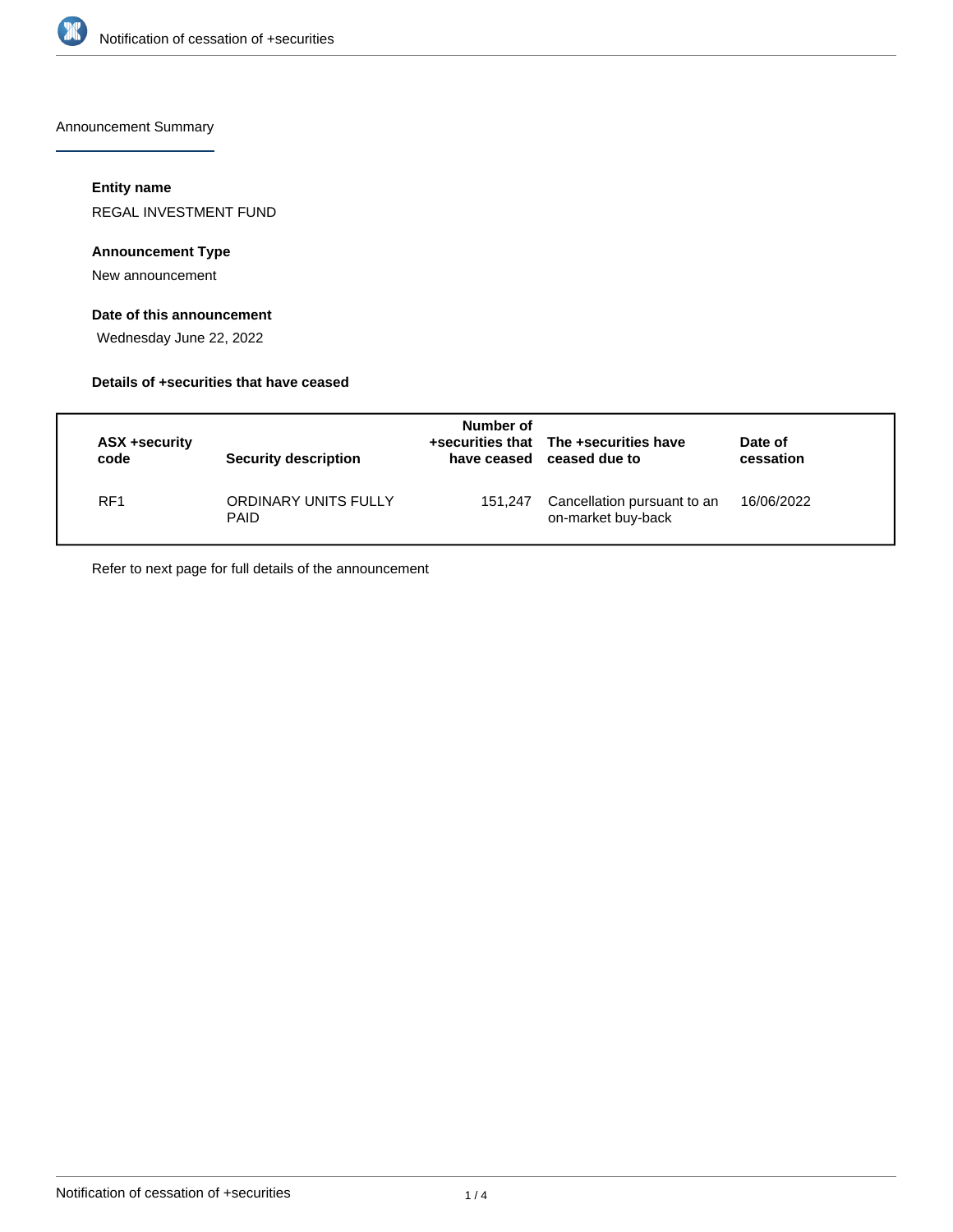

Part 1 - Announcement Details

### **1.1 Name of +Entity**

REGAL INVESTMENT FUND

We (the entity named above) provide the following information about our issued capital.

**1.2 Registered Number Type**

ARSN

**Registration Number** 632283384

## **1.3 ASX issuer code** RF1

# **1.4 The announcement is**

New announcement

## **1.5 Date of this announcement**

22/6/2022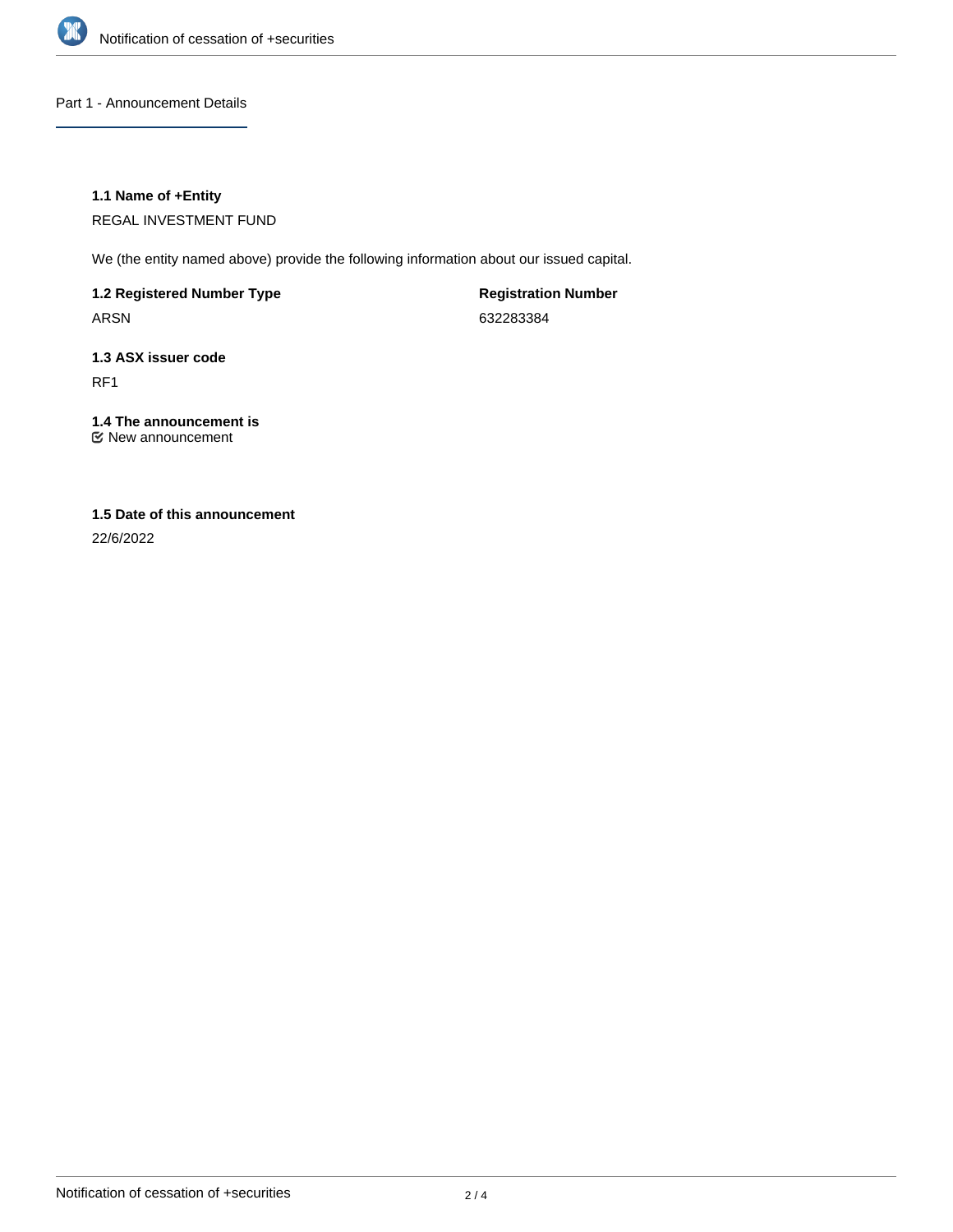

### Part 2 - Details of +equity securities or +debt securities that have ceased

### **ASX +Security Code and Description**

RF1 : ORDINARY UNITS FULLY PAID

#### **Quoted +equity securities or +debt securities that have ceased**

**Number of securities that have ceased**

151,247

**Reason for cessation** Cancellation pursuant to an on-market buy-back

| Date of cessation | Is the entity paying any consideration for the cessation? |
|-------------------|-----------------------------------------------------------|
| 16/6/2022         | <b>E</b> Yes                                              |

**In what currency is the consideration being paid?** AUD - Australian Dollar

**Total consideration paid or payable for the securities** AUD 509,924.740000000000

**Any other information the entity wishes to notify to ASX about the cessation?**